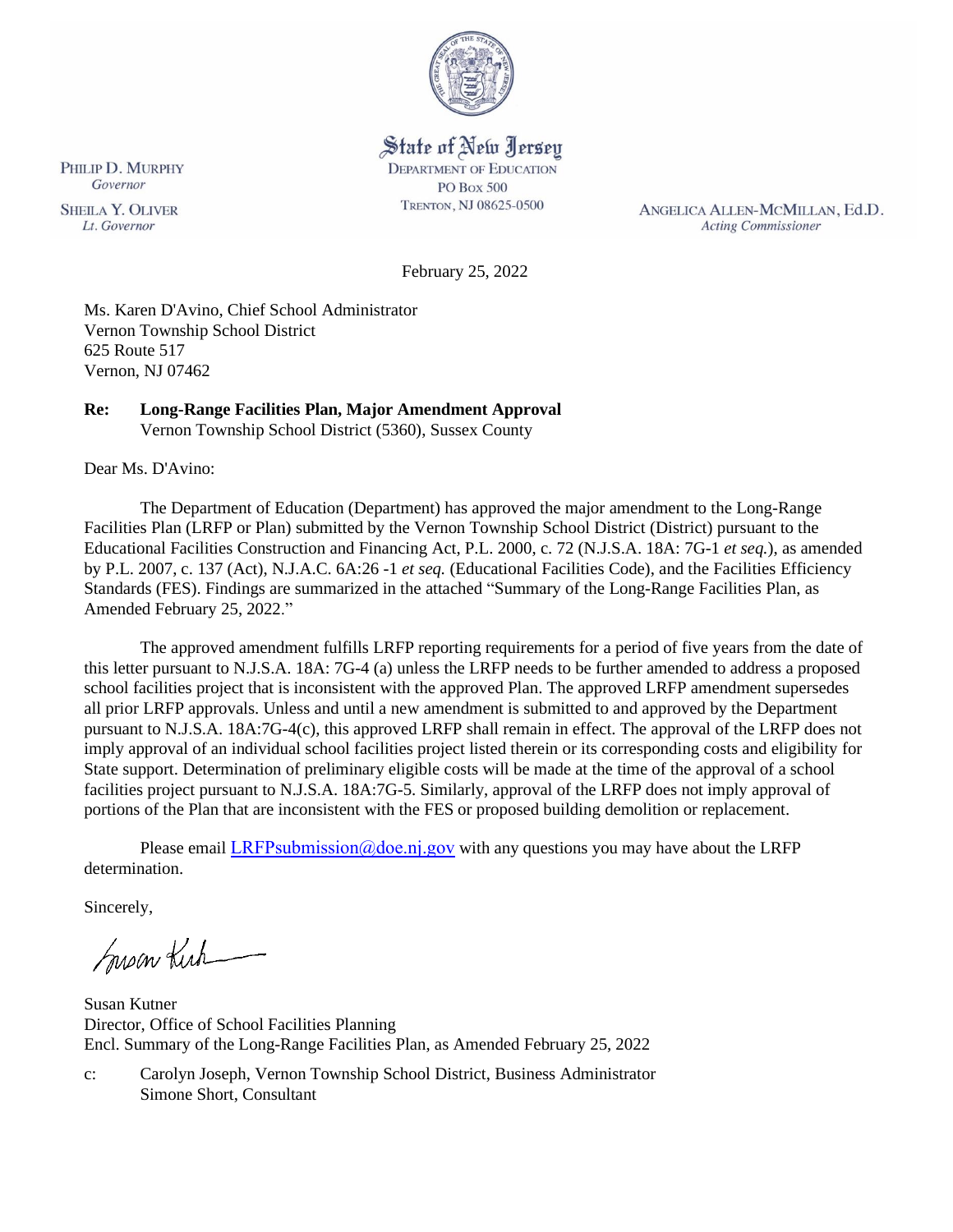# **Vernon Township School District (5360) Summary of the Long-Range Facilities Plan, as Amended February 25, 2022**

The Department of Education (Department) has completed its review of the major amendment to the Long-Range Facilities Plan (LRFP or Plan) submitted by the Vernon Township School District (District) pursuant to the Educational Facilities Construction and Financing Act, P.L. 2000, c. 72 (N.J.S.A. 18A: 7G-1 *et seq.*), as amended by P.L. 2007, c. 137 (Act), N.J.A.C. 6A:26-1 et seq. (Educational Facilities Code), and the Facilities Efficiency Standards (FES).

The following provides a summary of the District's approved amended LRFP. The summary is based on the standards set forth in the Act, the Educational Facilities Code, the FES, District-reported information in the Department's LRFP reporting system, and supporting documentation. The referenced reports in *italic* text are standard reports available on the Department's LRFP website.

# **1. Inventory Overview**

The District is classified as a Regular Operating District (ROD) for funding purposes. It provides services for students in grades PK-8.

The District identified existing and proposed schools, sites, buildings, rooms, and site amenities in its LRFP. Table 1 lists the number of existing and proposed district schools, sites, and buildings. Detailed information can be found in the *School Asset Inventory Report* and the *Site Asset Inventory Report.*

**As directed by the Department, school facilities projects that have received initial approval by the Department and have been approved by the voters, if applicable, are represented as "existing" in the LRFP.** Approved projects that include new construction and/or the reconfiguration/reassignment of existing program space are as follows: n/a.

| Category                                     | <b>Existing</b> | <b>Proposed</b> |
|----------------------------------------------|-----------------|-----------------|
| Number of Schools (assigned DOE school code) |                 |                 |
| Number of School Buildings <sup>1</sup>      |                 |                 |
| Number of Non-School Buildings <sup>2</sup>  |                 |                 |
| Number of Vacant Buildings                   |                 |                 |
| Number of Sites                              |                 |                 |

#### **Table 1: Number of Schools, School Buildings, and Sites**

Based on the existing facilities inventory submitted by the District:

- **Exercise** Schools using leased buildings (short or long-term):  $n/a$
- Schools using temporary classroom units (TCUs), excluding TCUs supporting construction: n/a
- Vacant/unassigned school buildings: n/a

*<sup>1</sup>* Includes district-owned buildings and long-term leases serving students in district-operated programs

<sup>&</sup>lt;sup>2</sup> Includes occupied district-owned buildings not associated with a school, such as administrative buildings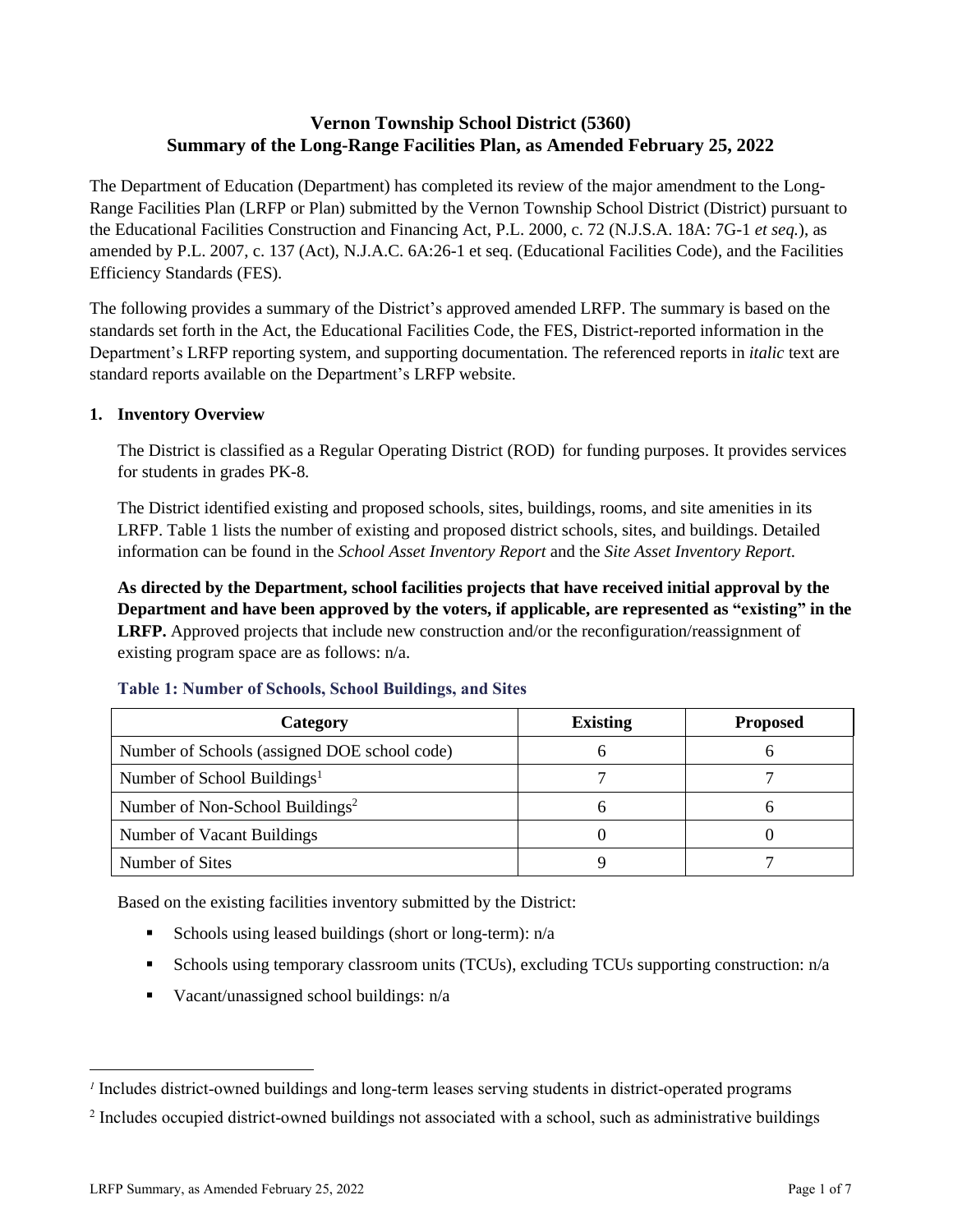# **Findings:**

The Department has determined that the proposed inventory is adequate for approval of the District's LRFP amendment. However, the LRFP determination does not imply approval of an individual school facilities project listed within the LRFP; the District must submit individual project applications for project approval.

# **2. District Enrollments**

The District determined the number of students, or "proposed enrollments," to be accommodated for LRFP planning purposes on a district-wide basis and in each school.

The Department minimally requires the submission of a standard cohort-survival projection using historic enrollment data from the Application for School State Aid (ASSA) or NJ Smart. The cohort-survival method projection method forecasts future students based upon the survival of the existing student population as it moves from grade to grade. A survival ratio of less than 1.00 indicates a loss of students, while a survival ratio of more than 1.00 indicates the class size is increasing. For example, if a survival ratio tracking first to second grade is computed to be 1.05, the grade size is increasing by 5% from one year to the next. The cohort-survival projection methodology works well for communities with stable demographic conditions. Atypical events impacting housing or enrollments, such as an economic downturn that halts new housing construction or the opening of a charter or private school, typically makes a cohort-survival projection less reliable.

# **Proposed enrollments are based on a standard cohort-survival enrollment projection.**

Adequate supporting documentation was submitted to the Department to justify the proposed enrollments. Table 2 provides a comparison of existing and projected enrollments. All totals include special education students.

|                              | <b>Existing Enrollments</b> | <b>District Proposed Enrollments</b> |
|------------------------------|-----------------------------|--------------------------------------|
| <b>Grades</b>                | 2020-21                     | 2023-24                              |
| PK (excl. private providers) | 73                          | 135                                  |
| Grades K to 5                | 1,241                       | 1,373                                |
| Grades 6 to 8                | 685                         | 606                                  |
| Grades 9 to 12               | 944                         | 870                                  |
| <b>Totals PK to 12</b>       | 2,943                       | 2,984                                |

# **Table 2: Enrollments**

# **Findings:**

The Department has determined the District's proposed enrollments to be acceptable for approval of the District's LRFP amendment. The Department will require a current enrollment projection at the time an application for a school facilities project is submitted incorporating the District's most recent enrollments in order to verify that the LRFP's planned capacity is appropriate for the updated enrollments.

# **3. District Practices Capacity**

Based on information provided in the room inventories, District Practices Capacity was calculated for each school building to determine whether adequate capacity is proposed for the projected enrollments based on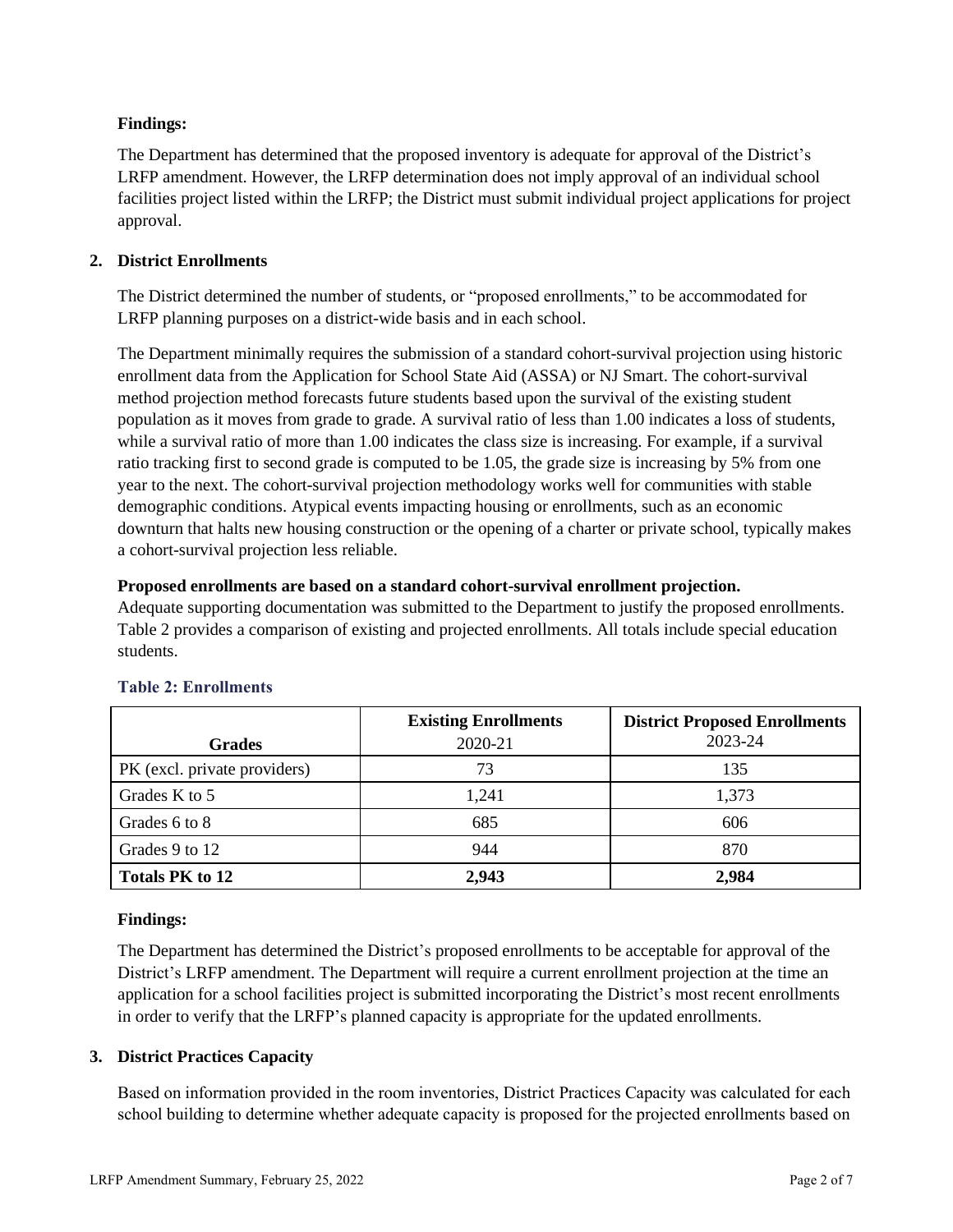district scheduling and class size practices. The capacity totals assume instructional buildings can be fully utilized regardless of school sending areas, transportation, and other operational issues. The calculations only consider district-owned buildings and long-term leases; short term leases and temporary buildings are excluded. **A capacity utilization factor of 90% for classrooms serving grades K–8 and 85% for classrooms serving grades 9–12 is applied in accordance with the FES.** No capacity utilization factor is applied to preschool classrooms.

In certain cases, districts may achieve adequate District Practices Capacity to accommodate enrollments but provide inadequate square feet per student in accordance with the FES, resulting in educational adequacy issues and "Unhoused Students." Unhoused students are considered in the "Functional Capacity" calculations used to determine potential State support for school facilities projects and are analyzed in Section 4.

Table 3 provides a summary of proposed enrollments and existing and proposed District-wide capacities. Detailed information can be found in the LRFP website reports titled *FES and District Practices Capacity Report, Existing Rooms Inventory Report, and Proposed Rooms Inventory Report.*

| <b>Grades</b>              | <b>Proposed</b><br><b>Enrollments</b> | <b>Existing</b><br><b>District</b><br><b>Practices</b><br>Capacity | <b>Existing</b><br>Deviation* | <b>Proposed</b><br><b>District</b><br><b>Practices</b><br>Capacity | <b>Proposed</b><br>Deviation* |
|----------------------------|---------------------------------------|--------------------------------------------------------------------|-------------------------------|--------------------------------------------------------------------|-------------------------------|
| Elementary ( $PK$ to 5)    | 1,508                                 | 1,785.90                                                           | 277.90                        | 1,608.20                                                           | 100.20                        |
| Middle $(6 \text{ to } 8)$ | 606                                   | 1,027.19                                                           | 421.19                        | 693.40                                                             | 87.40                         |
| High $(9 \text{ to } 12)$  | 870                                   | 989.40                                                             | 119.40                        | 989.40                                                             | 119.40                        |
| <b>District Totals</b>     | 2,984                                 | 3,802.50                                                           | 818.50                        | 3,291.00                                                           | 307.00                        |

# **Table 3: District Practices Capacity Analysis**

*\** Positive numbers signify surplus capacity; negative numbers signify inadequate capacity. Negative values for District Practices capacity are acceptable for approval if proposed enrollments do not exceed 100% capacity utilization.

Considerations:

- Based on the proposed enrollments and existing room inventories, the District is projected to have inadequate capacity for the following grade groups, assuming all school buildings can be fully utilized (100% capacity utilization): n/a
- Adequate justification has been provided by the District if the proposed capacity for a school significantly deviates from the proposed enrollments. Generally, surplus capacity is acceptable for LRFP approval if additional capacity is not proposed through new construction.

# **Findings:**

The Department has determined that proposed District capacity, in accordance with the proposed enrollments, is adequate for approval of the District's LRFP amendment. The Department will require a current enrollment projection at the time an application for a school facilities project is submitted, incorporating the District's most recent Fall Enrollment Report, in order to verify that the LRFP's planned capacity meets the District's updated enrollments.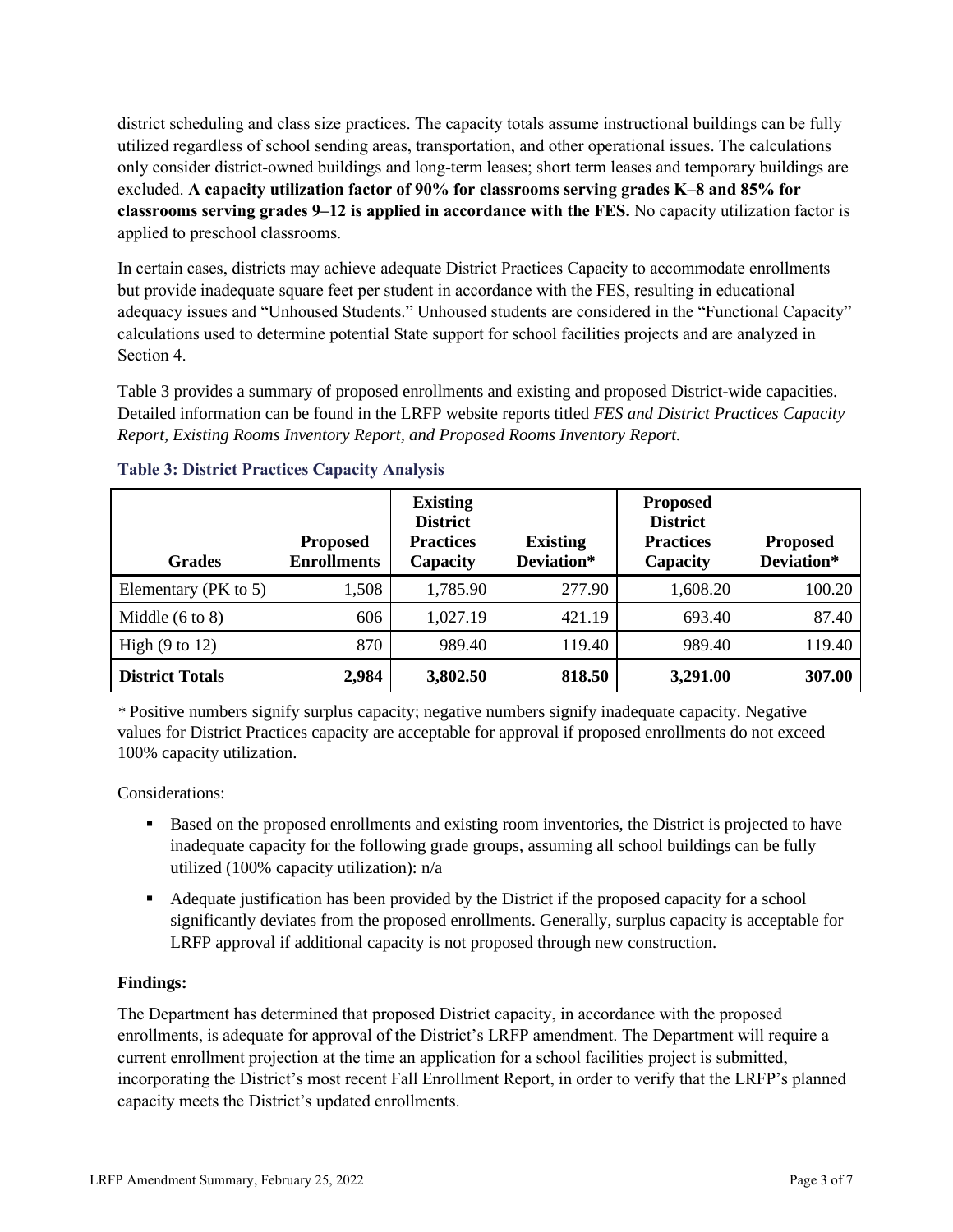## **4. New Construction Funding Eligibility**

*Functional Capacity* was calculated and compared to the proposed enrollments to provide a **preliminary estimate** of Unhoused Students and new construction funding eligibility. At this time, all proposed enrollments, including preschool, are considered eligible for funding. **A final determination will be made at the time of project application approval.**

*Functional Capacity* is the adjusted gross square footage of a school building *(total gross square feet minus excluded space)* divided by the minimum area allowance per full-time equivalent student for the grade level contained therein. *Unhoused Students* is the number of students projected to be enrolled in the District that exceeds the Functional Capacity of the District's schools pursuant to N.J.A.C. 6A:26-2.2(c). *Excluded Square Feet* includes (1) square footage exceeding the FES for any pre-kindergarten, kindergarten, general education, or self-contained special education classroom; (2) grossing factor square footage *(corridors, stairs, mechanical rooms, etc.)* that exceeds the FES allowance, and (3) square feet proposed to be demolished or discontinued from use. Excluded square feet may be revised during the review process for individual school facilities projects.

Table 4 provides a preliminary assessment of the Functional Capacity, Unhoused Students, and Estimated Maximum Approved Area for Unhoused Students for each FES grade group. The calculations exclude temporary facilities and short-term leased buildings. School buildings proposed for whole or partial demolition or reassignment to a non-school use are excluded from the calculations pending project application review. If a building is proposed to be reassigned to a different school, the square footage is applied to the proposed grades after reassignment. Buildings that are not assigned to a school are excluded from the calculations. Detailed information concerning the calculations can be found in the *Functional Capacity and Unhoused Students Report* and the *Excluded Square Footage Report.*

| Category                                     | $PK/K$ to 5 | 6 to 8   | 9 to 12  | <b>Total</b> |
|----------------------------------------------|-------------|----------|----------|--------------|
| Eligible PK/K-12 Proposed Enrollments        | 1,508       | 606      | 870      |              |
| FES Area Allowance (SF/student)              | 125.00      | 134.00   | 151.00   |              |
| <b>Prior to Completion of Proposed Work:</b> |             |          |          |              |
| <b>Existing Gross Square Feet</b>            | 223,386     | 85,773   | 247,278  | 556,437      |
| <b>Adjusted Gross Square Feet</b>            | 216,807     | 84,593   | 229,627  | 531,027      |
| <b>Adjusted Functional Capacity</b>          | 1,734.46    | 631.29   | 1,520.71 |              |
| <b>Unhoused Students</b>                     | 0.00        | 0.00     | 0.00     |              |
| Est. Max. Area for Unhoused Students         | 0.00        | 0.00     | 0.00     |              |
| <b>After Completion of Proposed Work:</b>    |             |          |          |              |
| Gross Square Feet                            | 223,386     | 85,773   | 247,278  | 556,437      |
| New Gross Square Feet                        | $\theta$    | $\theta$ | $\Omega$ | $\Omega$     |
| <b>Adjusted Gross Square Feet</b>            | 216,807     | 84,593   | 229,627  | 531,027      |
| <b>Functional Capacity</b>                   | 1,734.46    | 631.29   | 1,520.71 |              |
| <b>Unhoused Students after Construction</b>  | 0.00        | 0.00     | 0.00     |              |
| Est. Max. Area Remaining                     | 0.00        | 0.00     | 0.00     |              |

#### **Table 4: Estimated Maximum Approved Area for Unhoused Students**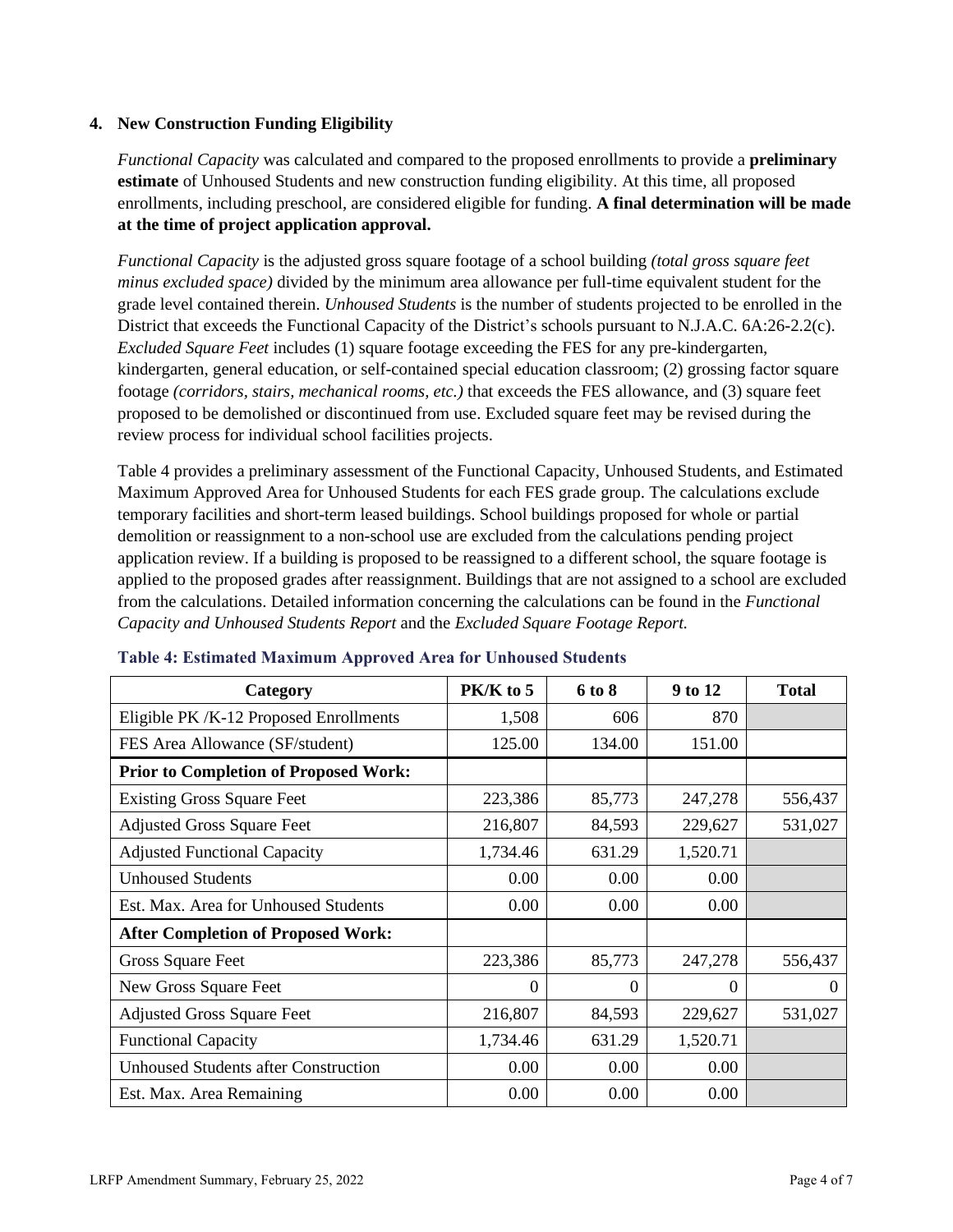Facilities used for non-instructional or non-educational purposes are ineligible for State support under the Act. However, projects for such facilities shall be reviewed by the Department to determine whether they are consistent with the District's LRFP and whether the facility, if it is to house students (full or part time) conforms to educational adequacy requirements. These projects shall conform to all applicable statutes and regulations.

Estimated costs represented in the LRFP by the District are for capital planning purposes only. The estimates are not intended to represent preliminary eligible costs or final eligible costs of approved school facilities projects.

Considerations:

- **•** The District does not have approved projects pending completion, as noted in Section 1, that impact the Functional Capacity calculations.
- The Functional Capacity calculations *exclude* square feet proposed for demolition or discontinuation for the following FES grade groups and school buildings pending a feasibility study and project review: n/a.
- Based on the preliminary assessment, the District has Unhoused Students prior to the completion of proposed work for the following FES grade groups: n/a.
- New construction is proposed for the following FES grade groups: n/a.
- Proposed new construction exceeds the estimated maximum area allowance for Unhoused Students prior to the completion of the proposed work for the following grade groups: n/a.
- **•** The District, based on the preliminary LRFP assessment, will not have Unhoused Students after completion of the proposed LRFP work. If the District is projected to have Unhoused Students, adequate justification has been provided to confirm educational adequacy in accordance with Section 6 of this determination.

# **Findings:**

Functional Capacity and Unhoused Students calculated in the LRFP are preliminary estimates. Preliminary Eligible Costs (PEC) and Final Eligible Costs (FEC) will be included in the review process for specific school facilities projects. A feasibility study undertaken by the District is required if building demolition or replacement is proposed per N.J.A.C. 6A:26-2.3(b)(10).

# **5. Proposed Work**

The District assessed program space, capacity, and physical plant deficiencies to determine corrective actions. Capital maintenance, or *"system actions,"* address physical plant deficiencies due to operational, building code, and /or life cycle issues. Inventory changes, or *"inventory actions,*" add, alter, or eliminate sites, site amenities, buildings, and/or rooms.

The Act (N.J.S.A. 18A:7G-7b) provides that all school facilities shall be deemed suitable for rehabilitation unless a pre-construction evaluation undertaken by the District demonstrates to the satisfaction of the Commissioner that the structure might pose a risk to the safety of the occupants even after rehabilitation or that rehabilitation is not cost-effective. Pursuant to N.J.A.C. 6A:26-2.3(b)(10), the Commissioner may identify school facilities for which new construction is proposed in lieu of rehabilitation for which it appears from the information presented that new construction is justified, provided, however, that for such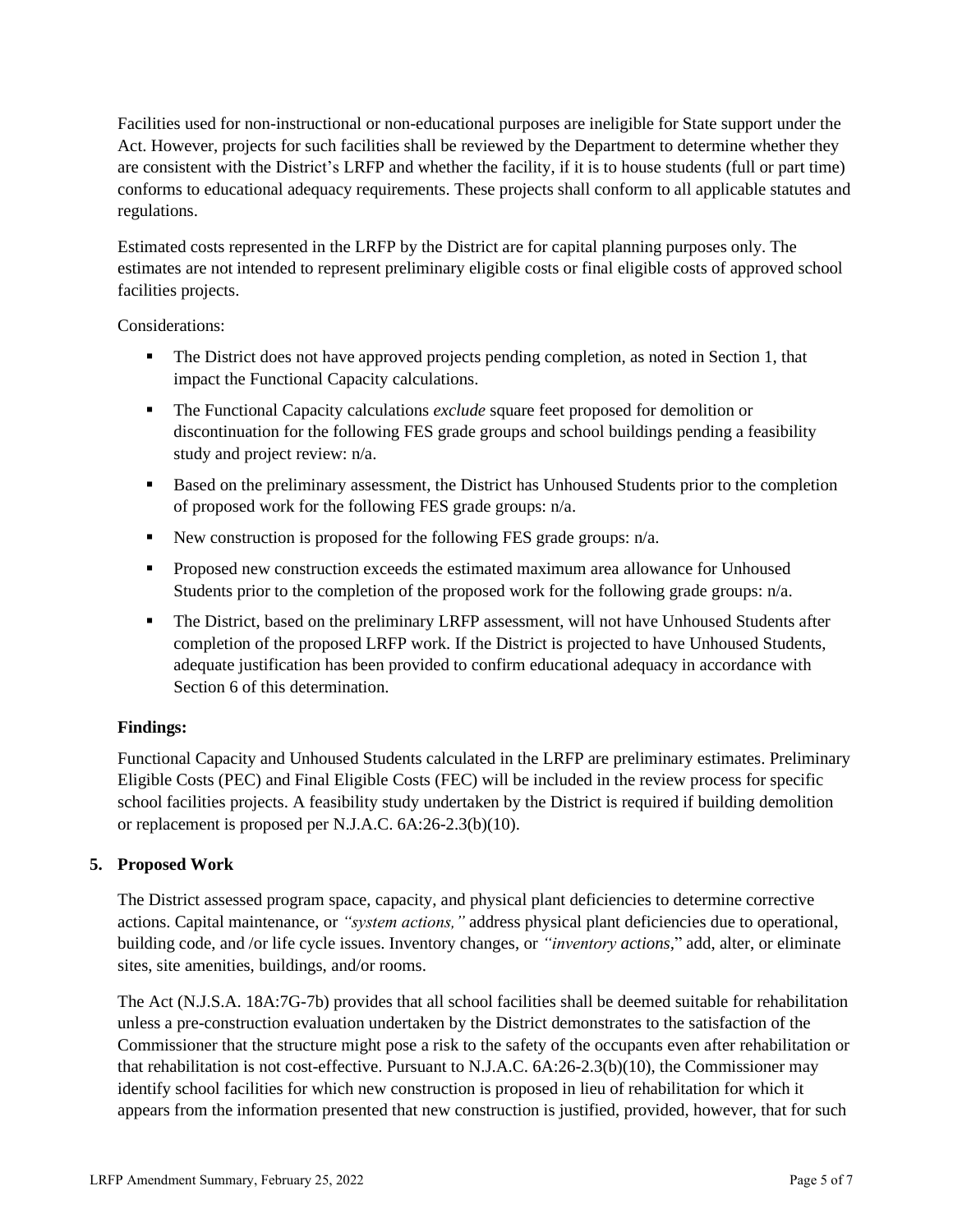school facilities so identified, the District must submit a feasibility study as part of the application for the specific school facilities project. The cost of each proposed building replacement is compared to the cost of additions or rehabilitation required to eliminate health and safety deficiencies and to achieve the District's programmatic model.

Table 5 lists the scope of work proposed for each school based on the building(s) serving their student population. Proposed inventory changes are described in the LRFP website reports titled *"School Asset Inventory Report and "Proposed Room Inventory Report."* Information concerning proposed systems work, or capital maintenance can be found in the "LRFP Systems Action Summary Report."

With the completion of the proposed work, the following schools are proposed to be eliminated: n/a; the following schools are proposed to be added: n/a.

| <b>Proposed Scope of Work</b>                                                                  | <b>Applicable Schools</b>                                                                                                                                                                                          |
|------------------------------------------------------------------------------------------------|--------------------------------------------------------------------------------------------------------------------------------------------------------------------------------------------------------------------|
| <b>Renovation only</b> (no new construction)                                                   |                                                                                                                                                                                                                    |
| System actions only (no inventory actions)                                                     | Vernon Township HS (020)                                                                                                                                                                                           |
| Existing inventory actions only (no systems actions)                                           | n/a                                                                                                                                                                                                                |
| Systems and inventory changes                                                                  | Cedar Mountain Primary School (023);<br>Glass Meadow Middle School (025):<br>Lounsberry Hollow School (030); Rolling<br>Hills Primary School (040); Walnut Ridge<br>School (050) - PK/BOE Office change-in-<br>use |
| <b>New construction</b>                                                                        |                                                                                                                                                                                                                    |
| Building addition only (no systems actions)                                                    | n/a                                                                                                                                                                                                                |
| Renovation and building addition (system, existing<br>inventory, and new construction actions) | n/a                                                                                                                                                                                                                |
| New building on existing site                                                                  | New storage shed at Glass Meadow Middle<br>School and Lounsberry School                                                                                                                                            |
| New building on new or expanded site                                                           | n/a                                                                                                                                                                                                                |
| Site and building disposal (in addition to above scopes)                                       |                                                                                                                                                                                                                    |
| Partial building demolition                                                                    | n/a                                                                                                                                                                                                                |
| Whole building demolition                                                                      | n/a                                                                                                                                                                                                                |
| Site and building disposal or discontinuation of use                                           | BOE Office, Special Services Office                                                                                                                                                                                |

#### **Table 5: School Building Scope of Work**

#### **Findings:**

The Department has determined that the proposed work is adequate for approval of the District's LRFP amendment. However, Department approval of proposed work in the LRFP does not imply the District may proceed with a school facilities project. The District must submit individual project applications with cost estimates for Department project approval. Both school facilities project approval and other capital project review require consistency with the District's approved LRFP.